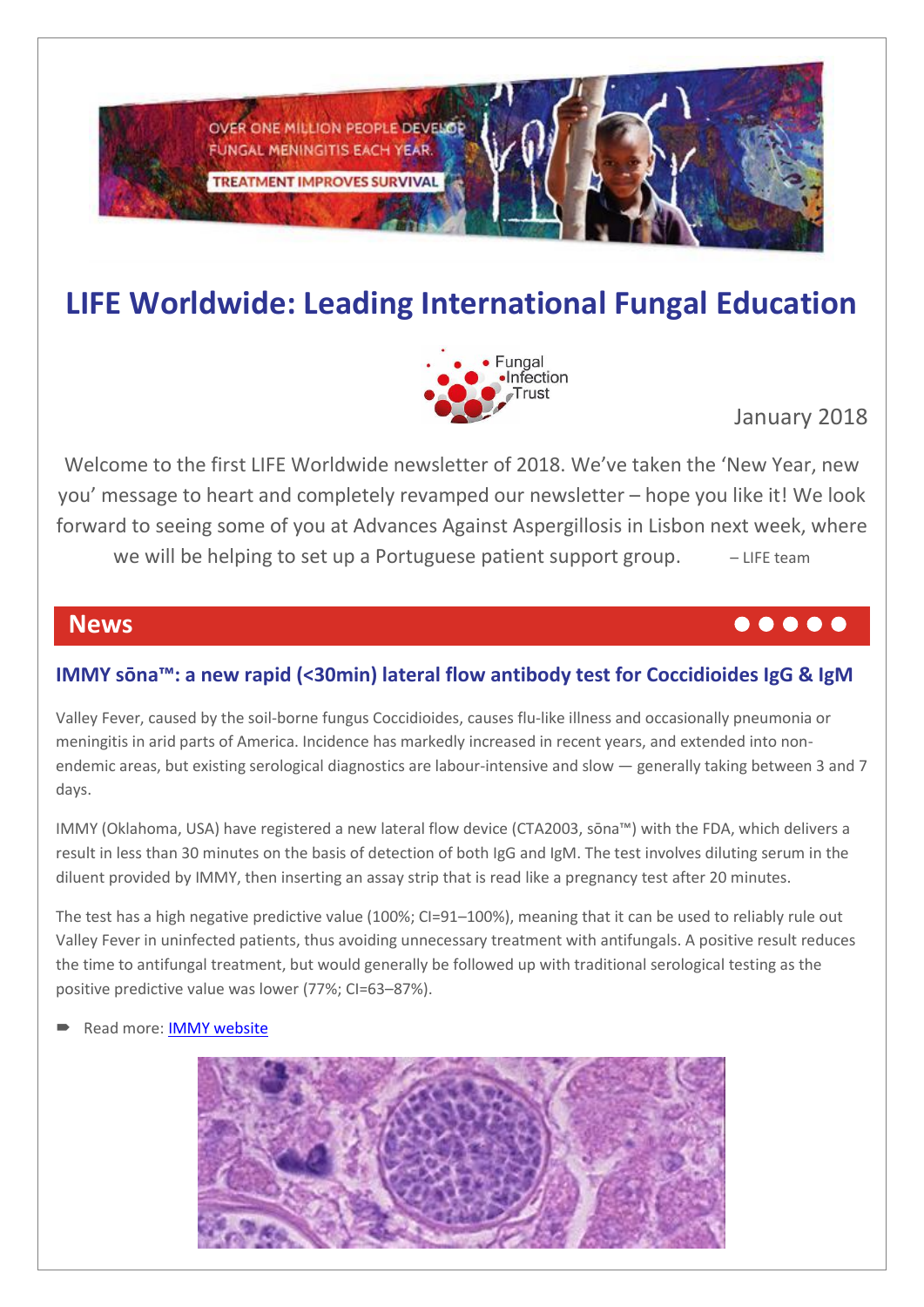### **Clinical patterns of histoplasmosis in India and Africa**

Since [histoplasmosis](http://www.life-worldwide.org/fungal-diseases/histoplasma-capsulatum) was first described in India in 1954, there has been an acceleration of reports and interest in India, even without the benefit of [serological](http://www.life-worldwide.org/fungal-diseases/antigen-testing) or [molecular](http://www.life-worldwide.org/fungal-diseases/molecular-mycology) testing. Dr Ayush Gupta and colleagues from the [All India](https://www.aiims.edu/en.html)  [Institute of Medical Sciences](https://www.aiims.edu/en.html) (AIIMS, Delhi) recently compiled a set of 204 cases from the literature and contributed a further 10 from AIIMS. They found striking differences in the clinical characteristics of subacute an[d acute](http://www.life-worldwide.org/fungal-diseases/histoplasmosis)  [\(progressive\) disseminated](http://www.life-worldwide.org/fungal-diseases/histoplasmosis) histoplasmosis in non-immunocompromised and immune-compromised patients. In subacute disease, weight loss was common (60%) in contrast to lymphadenopathy which was relatively uncommon in this group (14%); even more striking was the lack of adrenal involvement among immunocompromised patients (6%). Among immunocompromised patients, pulmonary involvement (29%) and skin lesions (55%) were commonly seen. AIDS was the underlying diagnosis in 72% of the immunocompromised cases. Men were affected 6 times as frequently as women, possibly due to increased occupational exposure. Unfortunately, responses to therapy with either itraconazole or amphotericin B were sub-optimal (<50%).

### Read it now: Gupta *et al* [\(2017\) Mycopathologia 182:1077-93.](http://www.life-worldwide.org/assets/uploads/files/Gupta%20Histoplasmosis%20in%20India%20Mycopatholgia%202017.pdf)

Dr Rita Oladele and colleagues in Lagos and Manchester systematically reviewed the available scientific literature for [histoplasmosis in Africa.](http://www.life-worldwide.org/media-centre/article/histoplasmosis-in-africa-is-under-recognized-and-under-reported) 470 cases (247 dubosii and 185 capsulatum cases) were identified from 32 countries from published cases and series, but this is thought to be a great underestimation. A small number of dubosii cases (previously called 'African histoplasmosis') were seen in HIV positive patients, with different manifestations from non-immunocompromised patients. The country to report the most cases was Nigeria, with 124 cases. Studies found positive skin test reactions to the antigen histoplasmin among ~3% of community members and ~5–10% of hospital patients, although much higher prevalence (~35%) was seen among rural populations. N.B. skin testing measures whether a person has ever had an infection (i.e. not only current infections).

Read it now[: Oladele et al \(2018\) PLoS Neglected Tropical Diseases 12\(1\):e0006046](http://journals.plos.org/plosntds/article/file?id=10.1371/journal.pntd.0006046&type=printable)

### **Watch out for influenza-associated aspergillosis in critical care**

Influenza-associated aspergillosis (IAA) is underdiagnosed: only 68 cases were reported before 2017, with a mortality rate of 47%. However, two recent studies suggest that some deaths from IAA could be prevented through increased awareness of the signs among ICU clinicians. In a recent letter to th[e American Journal of Respiratory and Critical](http://www.atsjournals.org/journal/ajrccm)  [Care Medicine,](http://www.atsjournals.org/journal/ajrccm) the Dutch-Belgian Mycoses Study Group described 23 further cases in the Netherlands alone between Dec 2015 and April 2016. Of 144 influenza patients, 16% also had aspergillosis, and 61% of those died during while admitted to the ICU. They suggest that delays in diagnosing and initiating antifungal therapy may have contributed to this rate. Worryingly, 30% of IAA patients were infected with azole-resistant strains.

Read it now: van der Veerdonk et al (2017) [Am J Resp Crit Care Med 196\(4\):524-7.](http://life-worldwide.org/assets/uploads/files/28387526IAA.pdf)

A second paper looked at Spanish ICUs between 2009 and 2015. Of 2901 influenza patients, 1% were co-infected with Aspergillus spp, and this was associated with a higher mortality rate (aOR 4.1, 95 % CI 1.9–9.6).

Read it now[: Martin-Loeches et al \(2017\) Intensive](http://life-worldwide.org/assets/uploads/files/27709265IAA.pdf) Care Med (2017) 43:48–58.

Signs to watch for:

- Radiological findings: cavitary lesions, nodules, air-crescent signs
- Diagnostic tests: galactomannan in serum or bronchoalveolar lavage
- Clinical signs: dyspnea, haemoptysis or pleural friction rub
- Worsening of respiratory insufficiency despite more >3 days of antibiotic therapy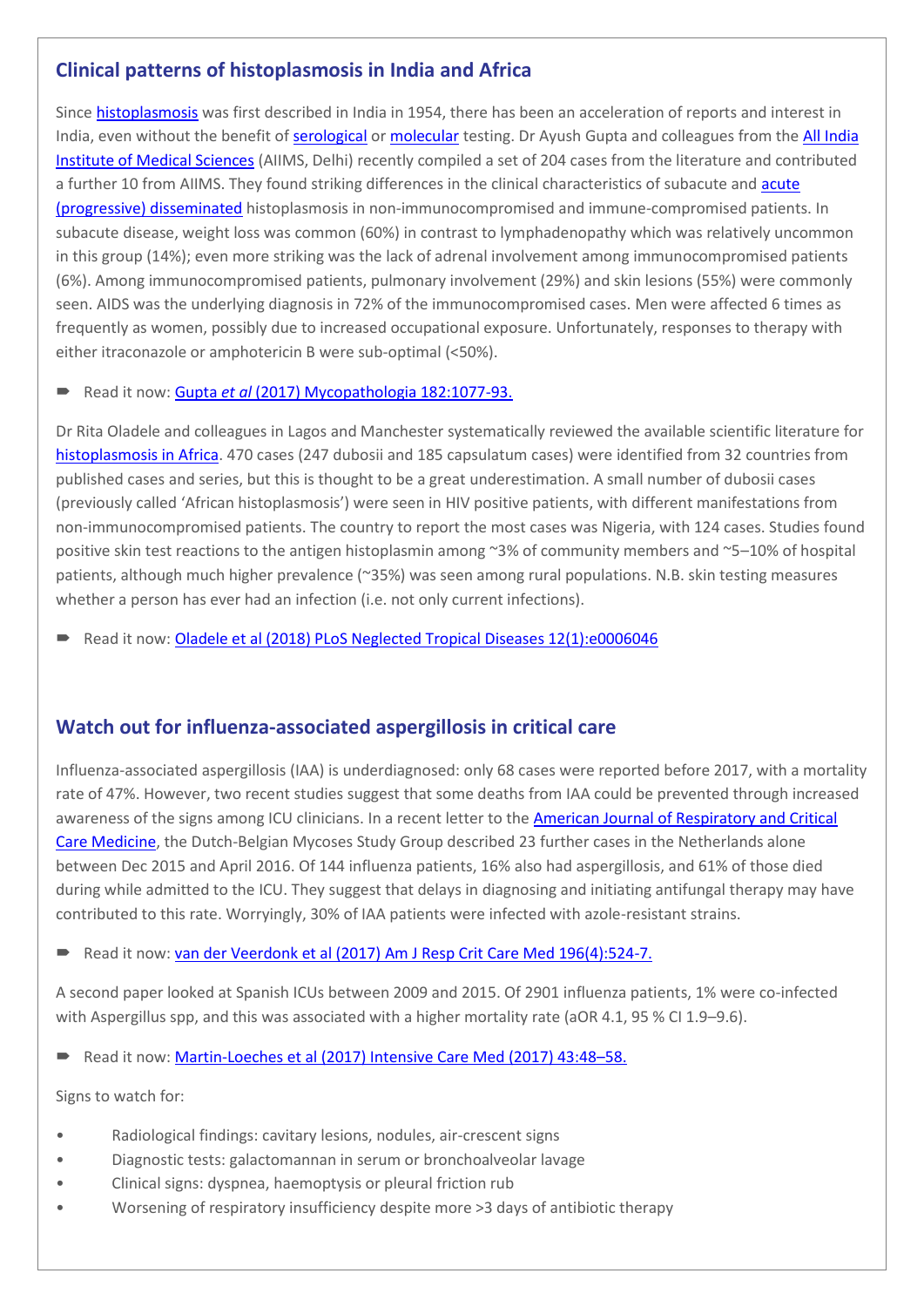# **Story in full and the contract of the contract of the contract of the contract of the contract of the contract of the contract of the contract of the contract of the contract of the contract of the contract of the contrac**

### **Asia Fungal Working Group survey reveals inconsistent practices and availability of tests in mycology labs across much of Asia**

The [Asia Fungal Working Group](https://www.afwgonline.com/) (AFWG; an **ISHAM** working group) have been conducting an online survey of management practices and tests offered by mycology labs across Asia[. Dr Chindamporn](https://www.afwgonline.com/board-members/dr-ariya-chindamporn/) and colleagues recently published the results to date as a gap analysis in the journal [Medical Mycology.](https://academic.oup.com/mmy) Responses were received from 241 mycology labs in 7 countries (China, India, Indonesia, the Philippines, Singapore, Taiwan and Thailand).

### **Overall management of the lab (% of responding labs):**

- Operates as a separate designated mycology lab (54%)
- Conducts regular formal staff training (43%)
- Participates in external quality assessment schemes (EQAS) programs (56%)

### **Tests offered (% of responding labs):**

- Identification by DNA sequencing (17%)
- MALDI-TOF MS (12%)
- Susceptibility testing (59%)
- Serology for fungal diagnosis (32%)
- Therapeutic drug monitoring for azoles (8%)

These results highlight the need for investment in facilities, in particular molecular testing and biosafety hoods. The AFWG is taking action to start **EQAS** programmes for mycology laboratories in each country.

The survey forms part of the AFWG's ongoing research and is open for mycology lab managers to [submit responses](https://www.afwgonline.com/ongoing-research/mycology-lab-services-in-asia/)  [electronically](https://www.afwgonline.com/ongoing-research/mycology-lab-services-in-asia/) (includes other Asian countries and Australia/New Zealand). There is [a separate AFWG survey](https://www.afwgonline.com/ongoing-research/managing-invasive-fungal-infections-in-asia/) about fungal infection management for clinicians based in Asia.



Read it now: Chindamporn et al (2017) Survey of laboratory practices for diagnosis of fungal infection in seven [Asian countries: An Asia Fungal Working Group \(AFWG\) initiative. Medical Mycology, 0, 1](http://www.life-worldwide.org/assets/uploads/files/Chindamporn2017AFWGsurveylabs.pdf)–10.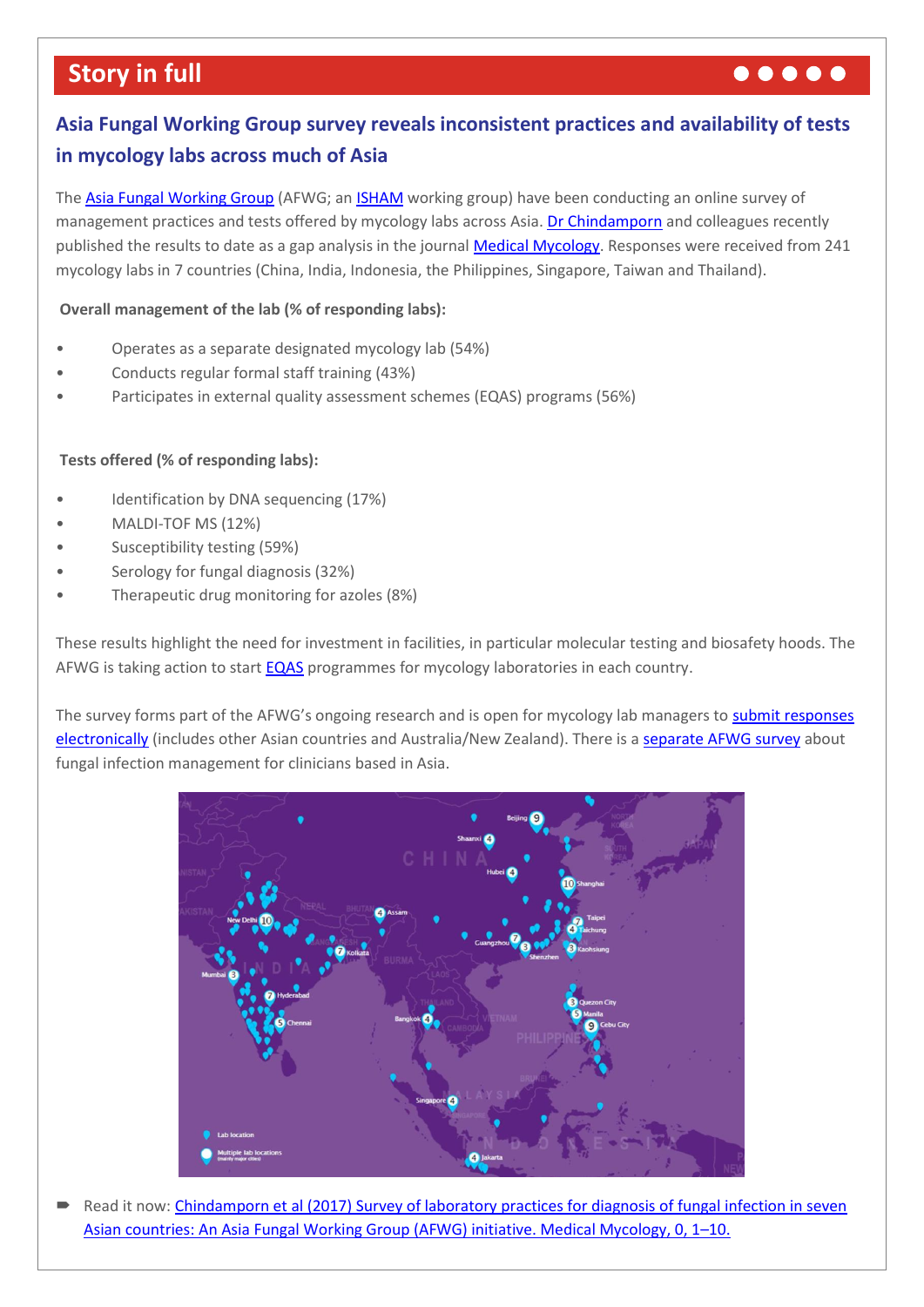# **Diagnostic tip Frozen sections for rapid AIFS diagnosis**  $\bullet \bullet \bullet \bullet \bullet$

Early diagnosis and treatment initiation is crucial in reducing morbidity and mortality from acute invasive fungal sinusitis (AIFS) among immunocompromised patients and those with uncontrolled diabetes. Primarily caused by the opportunistic pathogens *Aspergillus* or *Mucor*, infections begin with an unexplained fever and other nondescript symptoms (headache, congestion, facial pain) but progress aggressively. [A general protocol for management](https://jamanetwork.com/journals/jamaotolaryngology/fullarticle/219661) was published by Gillespie in 1998, which recommended early rigid nasal endoscopy and CT scan, with mucosal discolouration, ulceration, or local invasion being suggestive of fungal sinusitis.

[Permanent \(paraffin-embedded\) pathology](https://www.cancer.gov/about-cancer/diagnosis-staging/diagnosis/pathology-reports-fact-sheet) is the gold standard for diagnosis of AIFS, but Dr Melancon and Dr Clinger describe a method of frozen section analysis that can give a provisional diagnosis up to 48 hours earlier. Samples were frozen at -24°C and cut into 5μm sections, which were stained with [H&E.](http://histology.leeds.ac.uk/what-is-histology/H_and_E.php) Using 31 samples from 28 patients, they obtained a sensitivity of 88% and specificity of 100%.

Where facilities are available, it is worth considering using the frozen section technique alongside usual pathology reporting in patients at particular risk of AIFS who would benefit from expedited initiation of antifungal treatment or in particularly aggressive infections where clinicians are must make the decision whether to proceed with disfiguring surgeries (e.g. exenteration) under considerable time pressure.

Read it now[: Melancon and Clinger \(2017\) Head Neck Surg 157\(2\):314-9.](http://journals.sagepub.com/doi/pdf/10.1177/0194599817697279)

# **Section in the spotlight Antibody testing** *Antibody testing*

Serological tests measuring antibodies (generally IgG or IgE; IgM for coccidioidomycosis) against pathogens are a valuable tool for the diagnosis and monitoring of many fungal infections and allergies. Since the last newsletter, we have added a number of new antibody tests to our list, including the IMMY sōna™ test featured above. A video protocol is also available for use of immunodiffusion methods.

[Go there](http://www.life-worldwide.org/fungal-diseases/antibody-testing) now

## **Courses and the courses of the course of the course of the course of the course of the course of the course of the course of the course of the course of the course of the course of the course of the course of the course**

- **Masterclass i[n Practical Allergy Diagnosis](http://www.eaaci.org/eaaci-meetings/master-classes/upcoming-master-classes/4194-master-class-on-practical-allergy-diagnosis.html) in Marburg, Germany (23-24 March 2018).**
- 5-day course on [Infectious Diseases in Adults](https://id.hmscme.com/) at Harvard Medical School, Boston (30 April-4 May 2018).
- Spanish-language 2-year postgraduate course in [Medical Mycology](https://www.google.co.uk/url?sa=t&rct=j&q=&esrc=s&source=web&cd=2&cad=rja&uact=8&ved=0ahUKEwii6MPun_HYAhUBIcAKHXE7AqgQFggsMAE&url=http%3A%2F%2Fwww.life-worldwide.org%2Fassets%2Fuploads%2Ffiles%2FVenezuelan%2520Medical%2520Mycology%2520postgraduate%2520course%25255b1%25255d.doc&usg=AOvVaw0OvJQWHisWHy7zDxydrtTc) at the [INHRR](http://www.inhrr.gob.ve/) in Venezuela.

Or take our Moodle-based online course on fungal histology and microscopy at [Microfungi.net](http://www.microfungi.net/)

# **Conferences**

- 8t[h Advances Against Aspergillosis](https://outlook.manchester.ac.uk/owa/redir.aspx?C=4Xy9B-AS3fT86YJpHo6gZkI7ZbRAqYgFgv0P3UGJ47sHR0AAJIDUCA..&URL=http%3A%2F%2Ft.ymlp26.com%2Fujmbsafaebusuagabbadabujj%2Fclick.php) (Lisbon; 1-3 March 2018)
- 14th [ASM Conference on](https://www.asm.org/index.php/upcoming-conferences/14th-asm-conference-on-candida-and-candidiasis) *Candida* and candidiasis (Rhode Island; 15-19 April 2018)
- 28<sup>th</sup> [ECCMID conference](http://www.eccmid.org/) (Madrid; 21-24 April)
- 20<sup>th</sup> [ISHAM Congress](http://www.isham2018.org/en/Home_10_6_12.html) (Amsterdam; 30 June-4 July), followed by ISHAM Working Groups on Black Yeasts and [Chromoblastomycosis](http://www.blackyeast.org/) (Utrecht; 5-6 July 2018)